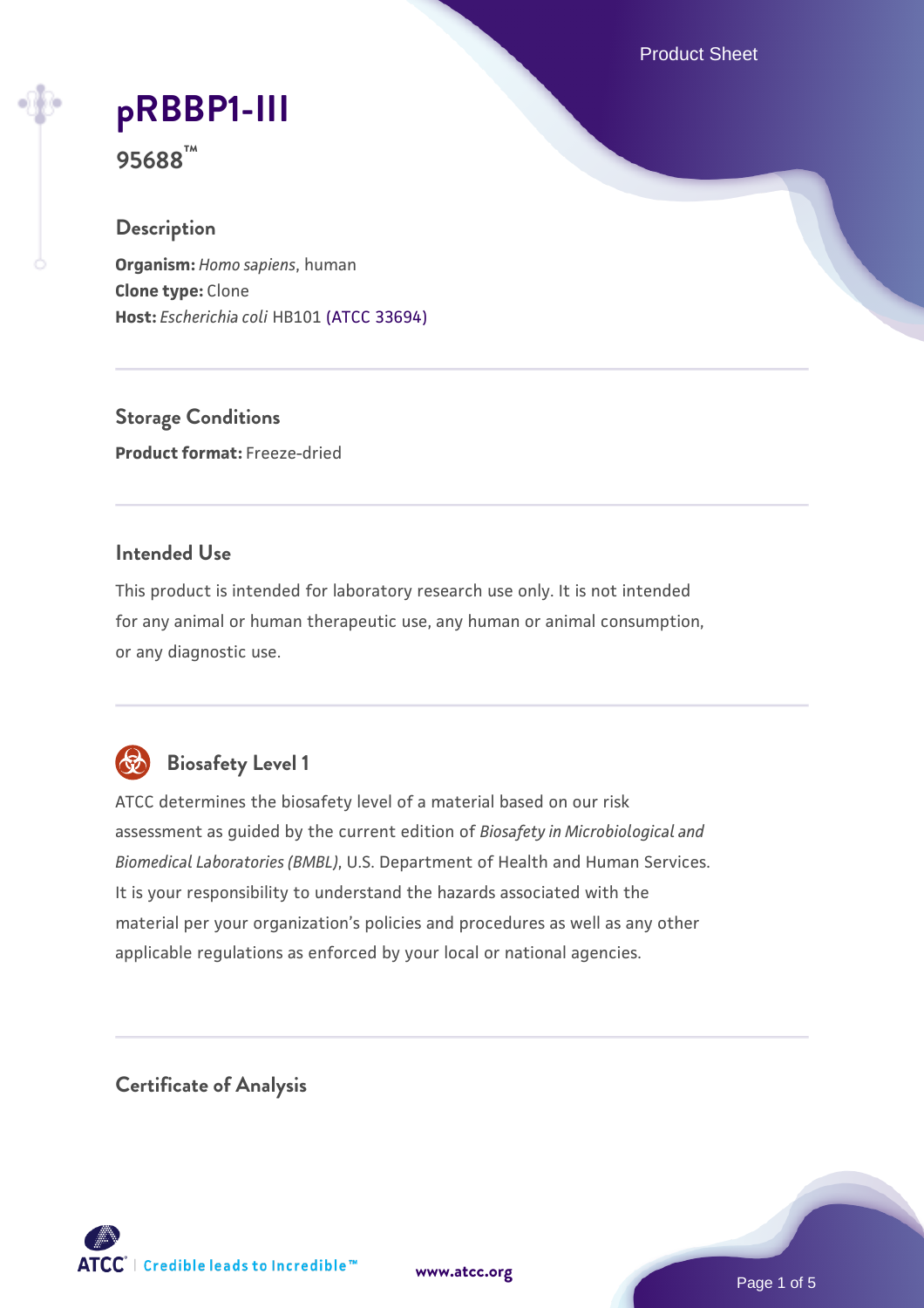#### **[pRBBP1-III](https://www.atcc.org/products/95688)** Product Sheet **95688**

For batch-specific test results, refer to the applicable certificate of analysis that can be found at www.atcc.org.

# **Insert Information**

**Insert size (kb):** 0.82999999999999996 **Type of DNA:** cDNA **Insert information:** DESCRIPTION OF INSERT COMPONENT: Cross references: DNA Seq. Acc.: S57162 **Genome:** Homo sapiens **Target gene:** retinoblastoma-binding protein 1, isoform III **Gene name:** retinoblastoma-binding protein 1, isoform III Gene product: retinoblastoma-binding protein 1, isoform III [RBBP1] **Gene symbol:** RBBP1 **Contains complete coding sequence:** No

# **Vector Information**

**Construct size (kb):** 3.700000047683716 **Intact vector size:** 2.870 **Vector name:** pGEM-4 **Type of vector:** plasmid **Host range:** *Escherichia coli* **Vector end:** BamHI **Vector information:** Cross references: DNA Seq. Acc.: X65303 **Cloning sites:** HindIII; SphI; PstI; SalI; AccI; HincII; XbaI; BamHI; AvaI; SmaI; KpnI; SacI; EcoRI **Markers:** ampR **MCS:** EcoRI...HindIII, -> Polylinker sites: HindIII; SphI; PstI; SalI; AccI; HincII; XbaI; BamHI; AvaI; SmaI; KpnI; SacI; EcoRI **Promoters:** T7; SP6 **Replicon:** pMB1



**[www.atcc.org](http://www.atcc.org)**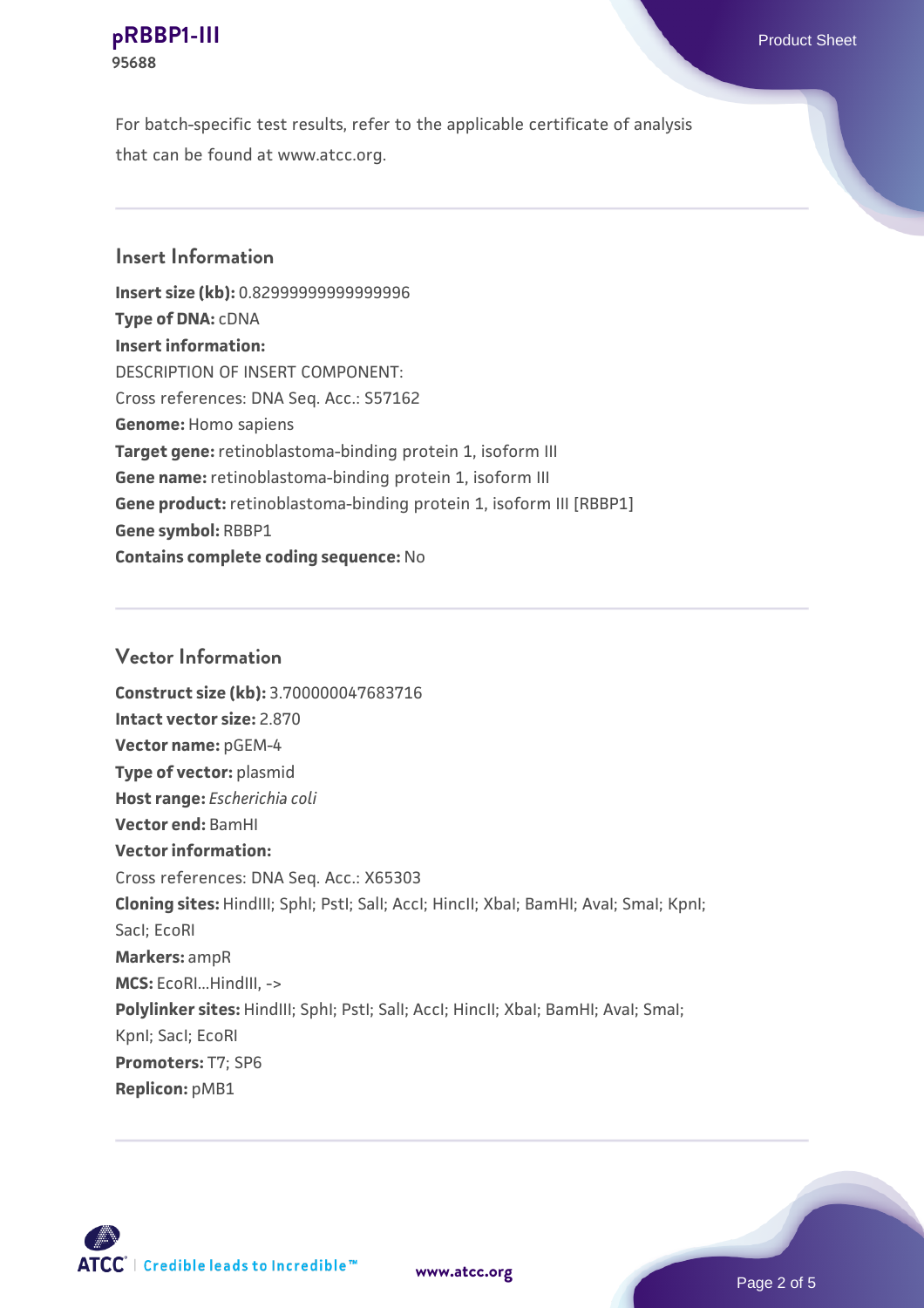**[pRBBP1-III](https://www.atcc.org/products/95688)** Product Sheet **95688**

## **Growth Conditions**

**Medium:**  [ATCC Medium 1227: LB Medium \(ATCC medium 1065\) with 50 mcg/ml](https://www.atcc.org/-/media/product-assets/documents/microbial-media-formulations/1/2/2/7/atcc-medium-1227.pdf?rev=581c98603b3e4b29a6d62ee0ba9ca578) [ampicillin](https://www.atcc.org/-/media/product-assets/documents/microbial-media-formulations/1/2/2/7/atcc-medium-1227.pdf?rev=581c98603b3e4b29a6d62ee0ba9ca578) **Temperature:** 37°C

#### **Notes**

Restriction digests of the clone give the following sizes (kb): BamHI--3.0, 0.88; EcoRI--3.9; HindIII--3.9; PstI--3.2, 0.7; SacI--3.9. - ATCC staff

# **Material Citation**

If use of this material results in a scientific publication, please cite the material in the following manner: pRBBP1-III (ATCC 95688)

#### **References**

References and other information relating to this material are available at www.atcc.org.

#### **Warranty**

The product is provided 'AS IS' and the viability of ATCC® products is warranted for 30 days from the date of shipment, provided that the customer has stored and handled the product according to the information included on the product information sheet, website, and Certificate of Analysis. For living cultures, ATCC lists the media formulation and reagents

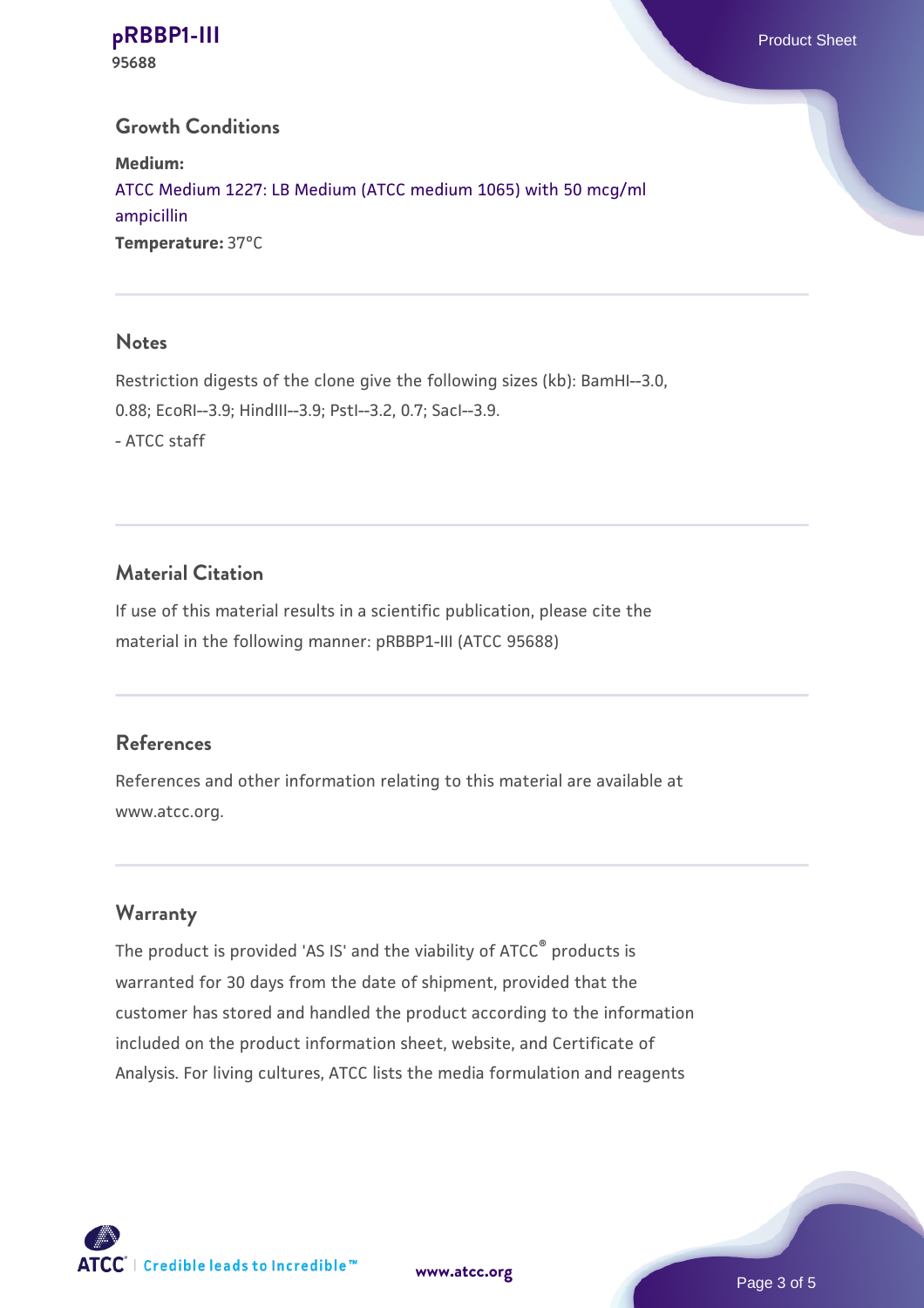that have been found to be effective for the product. While other unspecified media and reagents may also produce satisfactory results, a change in the ATCC and/or depositor-recommended protocols may affect the recovery, growth, and/or function of the product. If an alternative medium formulation or reagent is used, the ATCC warranty for viability is no longer valid. Except as expressly set forth herein, no other warranties of any kind are provided, express or implied, including, but not limited to, any implied warranties of merchantability, fitness for a particular purpose, manufacture according to cGMP standards, typicality, safety, accuracy, and/or noninfringement.

#### **Disclaimers**

This product is intended for laboratory research use only. It is not intended for any animal or human therapeutic use, any human or animal consumption, or any diagnostic use. Any proposed commercial use is prohibited without a license from ATCC.

While ATCC uses reasonable efforts to include accurate and up-to-date information on this product sheet, ATCC makes no warranties or representations as to its accuracy. Citations from scientific literature and patents are provided for informational purposes only. ATCC does not warrant that such information has been confirmed to be accurate or complete and the customer bears the sole responsibility of confirming the accuracy and completeness of any such information.

This product is sent on the condition that the customer is responsible for and assumes all risk and responsibility in connection with the receipt, handling, storage, disposal, and use of the ATCC product including without limitation taking all appropriate safety and handling precautions to minimize health or environmental risk. As a condition of receiving the material, the customer agrees that any activity undertaken with the ATCC product and any progeny or modifications will be conducted in compliance with all applicable laws, regulations, and guidelines. This product is provided 'AS IS' with no representations or warranties whatsoever except as expressly set forth